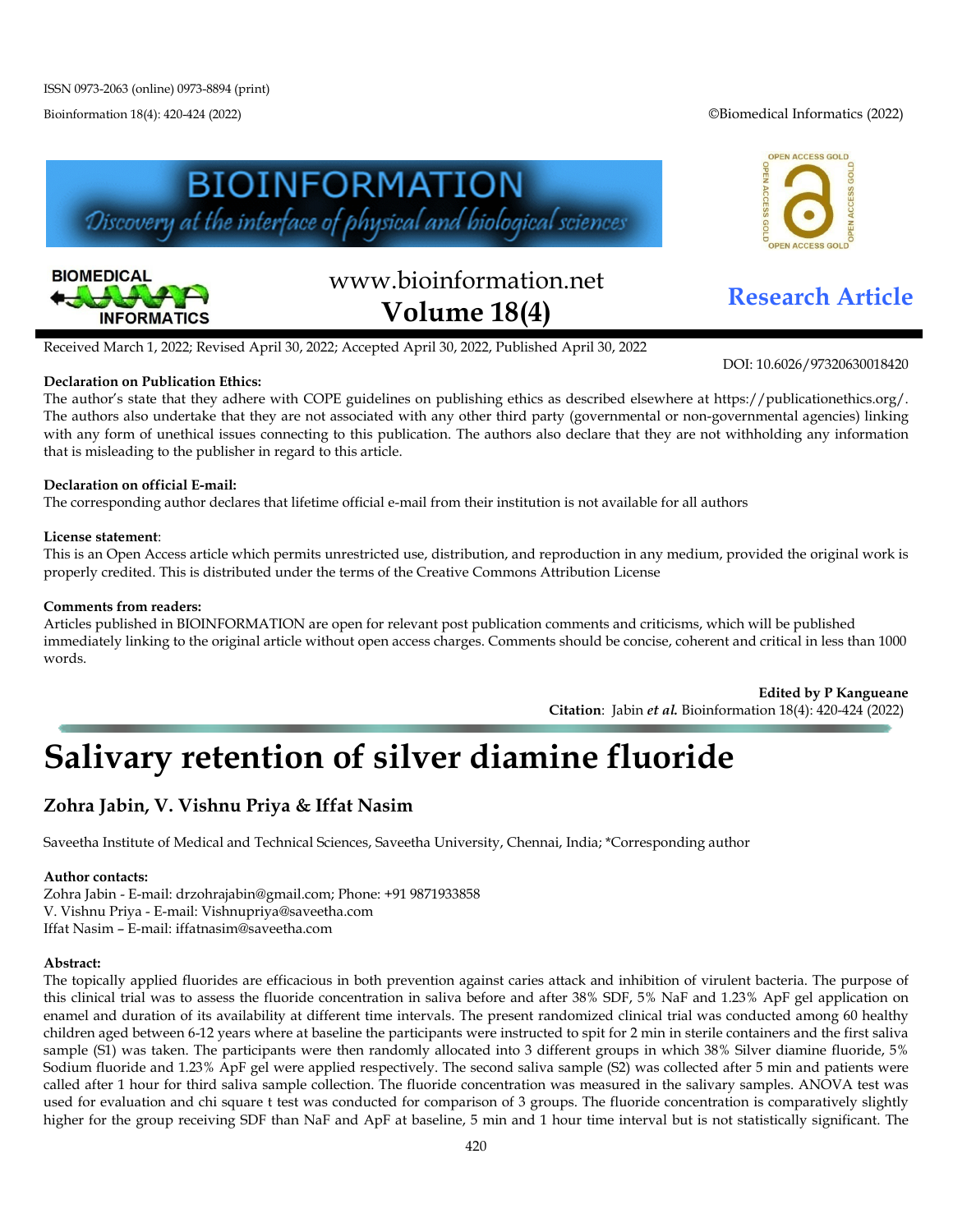mean scores of Fluoride concentration of the three groups were statistically significant at 5 min ( $F=63.556$ ,  $p<0.0005$ ) and 1 hour time interval (F=17.577, p<0.0005). Slightly increased salivary fluoride retention was observed post SDF application at 5min and 1 hour time interval when compared to Na F and ApF gel application. The present trial also concluded that topical fluoride application increases fluoride bioavailability in saliva thereby increasing tooth remineralization.

K**eywords:** Silver Diamine Fluoride, fluoride retention, enamel demineralization, primary teeth, saliva

#### **Background:**

There is a strong evidence and literature support regarding the clinical effectiveness of topically applied fluorides. They are efficacious in both prevention against caries attack and inhibition of virulent bacteria **[1-3].** These actions of topical fluorides are largely attributed to their constant presence in the oral environment.The sustain release of fluoride present in low concentration in saliva and plaque exerts protective action against bacteria **[4].** Incorporation of gelling agent, sodium carboxy-methyl cellulose in APF provides viscosity, thus it can be applied by using custom made trays. On application of pressure, this gel mimics a solution that facilitates gel penetration **[5].** It is suggested that fluoride ion is directly toxic to virulent oral bacteria like S mutans when topical fluorides are applied in high concentrations. And this Suppression may last for extended period of time. SDF is a novel topical fluoride solution with high concentration of fluoride (44,800) ppm. Silver diamine fluoride (SDF) is an alkaline, colourless, topical fluoride solution. The two main components, fluoride and silver, along with ammonia forms a highly stable silver halide complex. The role of silver is to inhibit the bacterial action while fluoride aids in remineralizations of tooth. Ammonia dramatically stabilizes the high concentrations of silver and fluoride and increases salivary retention of SDF, thereby prolonging its action **[6].** Therefore, it is of interest to assess the fluoride concentration in saliva and plaque at different time intervals following professional application of 38% SDF,1.23 % Apf and 5% NaF.

#### **Methodology:**

#### **Study design:**

The present study was a randomised double blind clinical trial which was conducted among sixty healthy children aged between 6-12 years. The present trial was done in accordance with the CONSORT guidelines (Figure 1).Ethical approval was obtained from the institutional ethical committee (STP/SDMDS2015PED42D).

#### **Eligibility criteria:**

Patients were examined and certain inclusion and exclusion criteria were employed for the selection of study subjects.

#### **Inclusion criteria:**

- 1. Subjects with sound non carious teeth<br>2. Subjects free of any soft or hard tissue
- Subjects free of any soft or hard tissue pathologic condition.
- 3. Subjects with normal salivary flow rate (0.20 0.9 ml/min)

#### **Exclusion criteria:**

- 1. Subjects with non- cavitated/ cavitated dental lesions
- 2. Subjects with medical, physical or mental disability
- 3. Subjects who took antibiotics within one month of commencement of the study.
- 4. Subjects who underwent fluoride application in last 3 months.

#### **Baseline Information:**

Complete details of child's personal and medical history were obtained before enrolling them for the study. History regarding their recent medication and treatments were taken along with their diet preferences. The participants were clinically examined with the help of a mouth mirror and an explorer. A written informed consent forms was filled by parents or guardian of the subjects who participated in the study. Oral hygiene instructions, tooth brushing demonstrations and diet counselling, were given to children during their visit for the study.

#### **Sample size determination:**

The minimum sample size recommended for each group (SDF, APF, NAF) was 17 considering a study power of 80%  $(1-\beta)$ , to detect statistical significance of  $5\%$  ( $\alpha$ = 0.05) and effect size (f) 0.39 using G Power 3.1.Overall recommended sample size according to estimation was 65 which were rounded off to 60 to have a minimum sample of 20 in each group. Initially a total number of 105 patients were screened. 60 children that fulfilled the inclusion criteria and those with written parent consent were included in the study. The selected study participants were randomly assigned to 1 of 3 groups (20 children per group):

- 1. Group I SDF(38% Silver diamine fluoride (Fagamin ™)
- 2. Group II APF gel (1.23% Pascal ™)
- 3. Group III NaF-5% Sodium fluoride Varnish (VOCO ™)

#### **Randomization & Blinding:**

The present study was a double blind trial where the subjects and the investigator was blinded. To prevent bias a trained clinical assistant, was not involved in the study conducted computer generated randomization.

#### **Saliva sample collection:**

On the day of saliva sample collection participants were instructed to have an early morning breakfast and report to the department in morning hours. This was ensured to maintain a specified gap of 90 minutes prior to collection of samples and to avoid any influence of food consumption on the salivary composition along with minimizing the effect of diurnal variation. Saliva samples were collected from each participant at three intervals i.e baseline, 5 min and 1 hr post fluoride application. For baseline sample collection each subject was given a plastic container and asked to evacuate at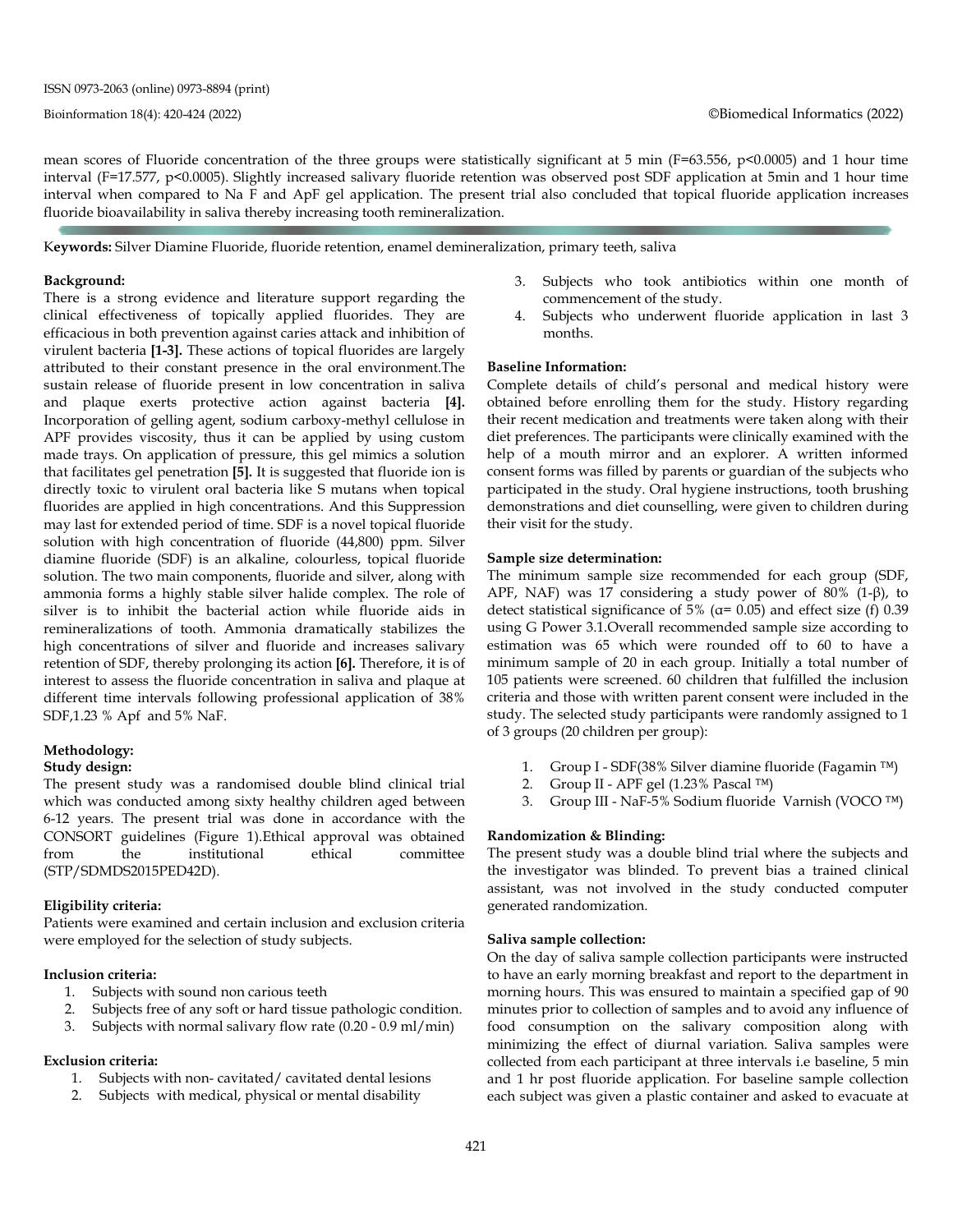ISSN 0973-2063 (online) 0973-8894 (print)

least 2 ml of un stimulated saliva for more than five minutes into the container.

After collection of baseline samples, oral prophylaxis was carried out and application of three different fluoride agents was done. Oral cavity was isolated with cotton rolls & saliva ejector and teeth were dried with gentle blow of air for 30s using three way air syringe. Applicator tips were used for the application of SDF and NaF on the teeth for a period of 4 min, after which the teeth were cleaned with gauze to prevent the swallowing of any residual topical agent. For APF application, fluoride tray was loaded upto one-third level and placed in the oral cavity for several minutes, while saliva ejector was in place for clearance of any residual fluoride in the oral cavity. The next samples were collected at duration of 5 min and an hour post fluoride application.



**Figure 1:** Consort study checklist for conduction of trial

#### **Fluoride estimation:**

Sample numbers were labeled on the saliva and they were stored at a temperature below 4oC.Later they were transferred to the lab. The concentration of fluoride in saliva was determined with a fluorideselective electrode. The fluoride concentration was measured in the salivary samples which were collected at three time intervals that is at baseline (S1), 5 min (S2) and 1 hour (S3) after application.

#### **Statistical analysis:**

The values of fluoride levels were obtained from lab and were tabulated accordingly. This numerical data were later subjected for statistical analysis using SPSS software. The mean values and ANOVA test were used for evaluation of the data.

#### **Results:**

The present clinical was undertaken to know the salivary fluoride concentration of the participants who reported to the Department of Pedodontics and preventive dentistry. 60 study participants were recruited in the study and were randomly assigned into 3 different groups each comprising of 20 participants. **Table 1** describes the mean values of salivary fluoride concentration of three groups at three time intervals that is at the baseline (S1) prior to the application of fluorides and post application at 5 min (S2) and 1 hour (S3) time interval. The fluoride concentration is comparatively slightly higher for the group receiving SDF than NaF and ApF at baseline, 5 min and 1 hour time interval but is not statistically significant. **Table 2** describes the intra group comparison within three groups of mean fluoride concentration at different time intervals that is baseline, 5 min and 1 hour interval. When using an ANOVA with repeated measures with a Greenhouse-Geisser correction, the mean scores of Fluoride concentration of the three groups were statistically significant at 5 min (F=63.556, p<0.0005) and 1 hour time interval ( $F=17.577$ ,  $p<0.0005$ )

**Table 1: Comparative evaluation of salivary fluoride concentration of three groups at three time intervals at baseline (S1), 1 hours(S2) and 5 hours (S3) after application**

| Time            | Group             | <b>Fluoride Concentration</b><br><b>Mean±SD</b> |         |              |  |
|-----------------|-------------------|-------------------------------------------------|---------|--------------|--|
|                 |                   |                                                 | p-value | Significance |  |
| Baseline        | Silver            | $2.34 \pm 0.87$                                 | 0.873   | NS.          |  |
|                 | Diamine           |                                                 |         |              |  |
|                 | <b>NaF</b>        | $2.13 \pm 0.733$                                |         |              |  |
|                 | ApF               | $1.94 \pm 0.548$                                |         |              |  |
| $5 \text{ min}$ | <b>Silver</b>     | $6.83 \pm 0.602$                                | 0.207   | <b>NS</b>    |  |
|                 | Diamine           |                                                 |         |              |  |
|                 | NaF               | $5.56 \pm 0.300$                                |         |              |  |
|                 | ApF               | $4.79 \pm 0.746$                                |         |              |  |
| 1 hour          | Silver<br>Diamine | $4.87 \pm 0.334$                                | 0.290   | <b>NS</b>    |  |
|                 | <b>NaF</b>        | $5.09 \pm 0.334$                                |         |              |  |
|                 | ApF               | $4.01 \pm 0.940$                                |         |              |  |

Table 2: Intra group comparison of salivary fluoride concentration at three time intervals at baseline (S1), 5 min (S2) and 1 hour (S3) after application of the three groups

|                 |                       | <b>Sum of Squares</b> | df | Mean Square |        | Sig. |
|-----------------|-----------------------|-----------------------|----|-------------|--------|------|
| <b>Baseline</b> | <b>Between Groups</b> | 1.645                 | ∠  | .822        | 1.536  | .224 |
|                 | Within Groups         | 30.530                | 57 | .536        |        |      |
| After 5 min     | <b>Between Groups</b> | 42.722                |    | 21.361      | 63.556 | .000 |
|                 | Within Groups         | 19.158                | 57 | .336        |        |      |
| After 1hr       | <b>Between Groups</b> | 13.051                |    | 6.525       | 17.577 | .000 |
|                 | Within Groups         | 21.161                | 57 | .371        |        |      |

#### **Discussion:**

Since the discovery of its anti-cariogenic potential, fluorides have been considered the forefront of preventive dentistry. SDF has been widely used as anti- hypersensitivity agent and for caries arrest for over two decades. The present study was conducted to evaluate F levels in saliva, after treatment with topical F agents intended for professional use. The retention of F in the mouth after topical fluoride treatment is considered to be an important factor in the clinical efficacy of Fluoride which is dependent on its concentration and method of delivery. Although home use fluoride agents like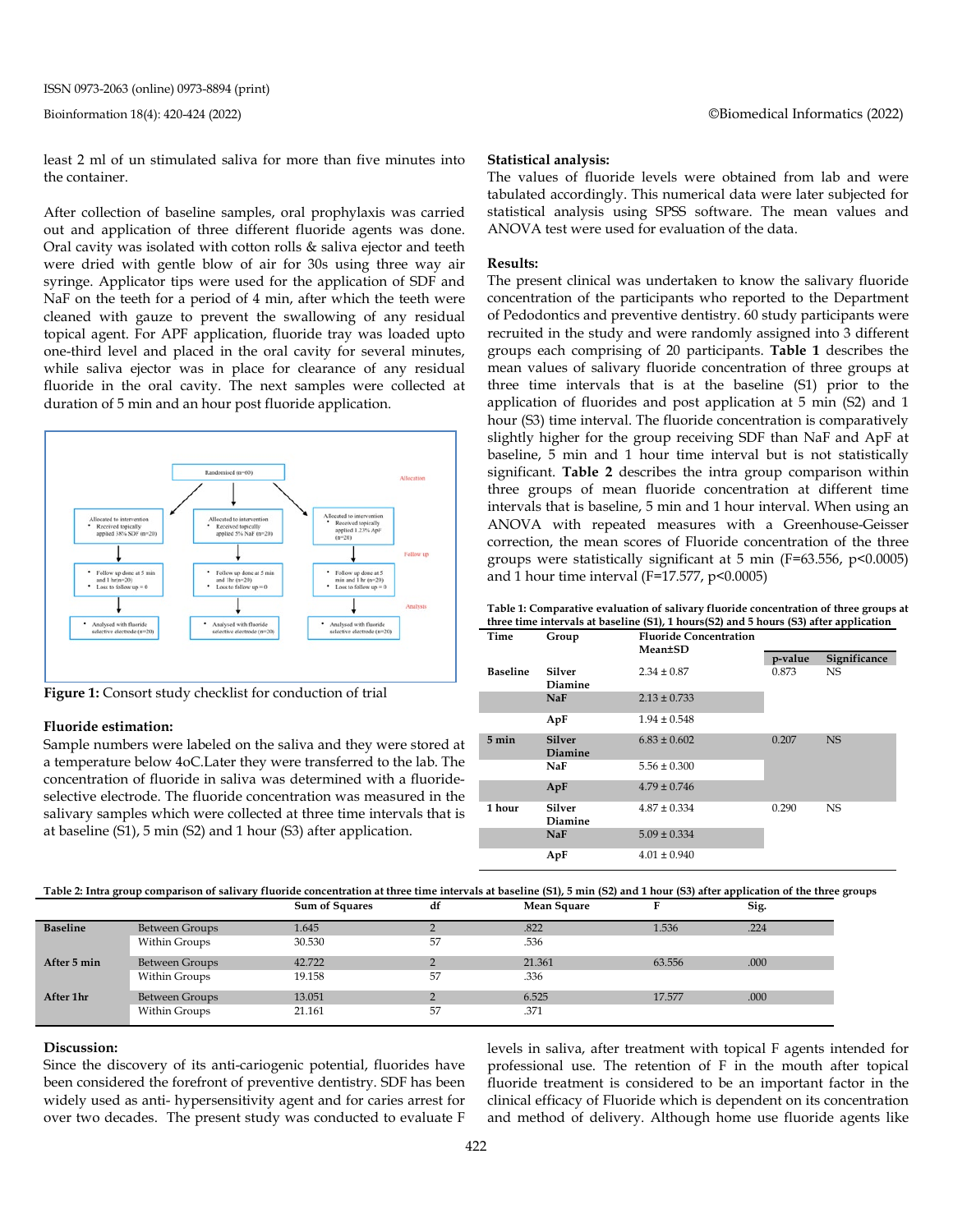ISSN 0973-2063 (online) 0973-8894 (print)

rinses and toothpastes, provide higher fluoride concentrations, Zero D T et al suggested that these methods did not appear to make a clinically significant contribution to Fl levels in the mouth **[7].** Professionally applied topical F products are available in a wide variety having different concentrations of fluoride. Effectiveness of fluoride varnishes in the prevention of dental caries has been widely documented in the literature **[8-10].** They form a coat on the tooth surface thereby providing a fluoride in a highly concentrated form. Also, varnish holds fluoride over the tooth surface for a longer duration than other fluoride products. It shows benefits even when it is applied to the dried teeth without prior prophylaxis **[11].** Topical fluoride products balance de-mineralisation and remineralization cycle in saliva by enhancing fluoride uptake during demineralization and boost re-mineralization. In this process saliva act as fluoride reservoir and exert both topical and systemic effect **[12, 13].** SDF is a novel agent material that is effective in increasing enamel remineralization due to its high fluoride content. It is available at affordable cost, offers easy manipulation with non-invasive application and does not require elaborate armamentarium **[14-16].** The constant presence of fluoride in saliva aids in replenishing the net mineral lost from tooth surface due to pH changes in oral cavity **[16]**. This presence can be ensured by using SDF, which is a novel fluoride agent. The time effect plays an important role in oral bioavailability of fluoride. The presence of ammonia in SDF stabilizes the fluoride in solution for extended periods and increases its bioavailability. The present study results were in accordance with this fact and in our study the levels remained elevated up to five hours. Although SDF has remarkable benefits when used as a preventive agent, however it does have minor side effects like the staining of lesions.. The color change where silver tarnishes to black is an index of the effectiveness of the treatment, it indicates success and all lesions that are completely black are apparently arrested.

#### **Conclusion:**

The present trial concluded that topical fluoride application increases fluoride bioavailability in saliva thereby increasing the remineralization of teeth. Increased salivary fluoride retention was observed post SDF application at 5 min and 1 hour time interval when compared to Na F and ApF gel application. The use of SDF and its applications in vivid aspects of dentistry should be explored with further research in this field.

#### **References:**

- **[1]** Thylstrup A *et al. J Dent Res.*1990 **69:**820. [PMID: 2179336]
- **[2]** Mellberg J R *et al. J Dent Res.* 1990 **69**:771. [PMID: 2179340]
- **[3]** Stookey G K *et al.J Dent Res. 1990* **69**:805. [PMID: 2179341]
- **[4]** Fejerskov O *et al. Acta Odontol Scand 1981***39:**241. [PMID: 7034449]
- **[5]** American Academy of Pediatrics *Pediatrics.* 2000 **105**:645. [PMID: 28213605]
- **[6]** Trieu A *et al. Scientific reports.*2019 **9**:2115. [PMID: 30765785]
- **[7]** Zero D T *et al. J Dent Res.* 1992. [PMID: 1401438]
- **[8]** Shen C *et al. J Am Dent Assoc*. 2002 **133**:176. [PMID: 11868836]
- **[9]** Maas JR *et al. Int J Paediatr Dent.* 2012 **27**. [PMID: 22536877]
- **[10]** Marinho VCC *et al. Cochrane Database of Systematic Reviews.* 2004 **1:** CD002781**.** [PMID: 14973992]
- **[11]** Azarpazhooh A *et al. Br Dent J*. 2009 207:E14. [PMID: 19816459]
- **[12]** Miller FY *et al. Curr Pharm Des.* 2012 **34:**5532. [PMID: 22632397]
- **[13]** Skold-Larsson K *et al. Clin Oral Invest*. 2000 **4**:31. [PMID: 11218513]
- **[14]** Horst J A *et al. J Calif. Dent.* Assoc 2016 44:16. [PMID:26897901]
- **[15]** Rosenblatt A *et al. J. Dent.* Res.2009 **88**: 116.[PMID: 19278981]
- **[16]** Vasquez E *et al. BMC Oral Health*. 2012 **12:** 60. [PMID: 23272643]